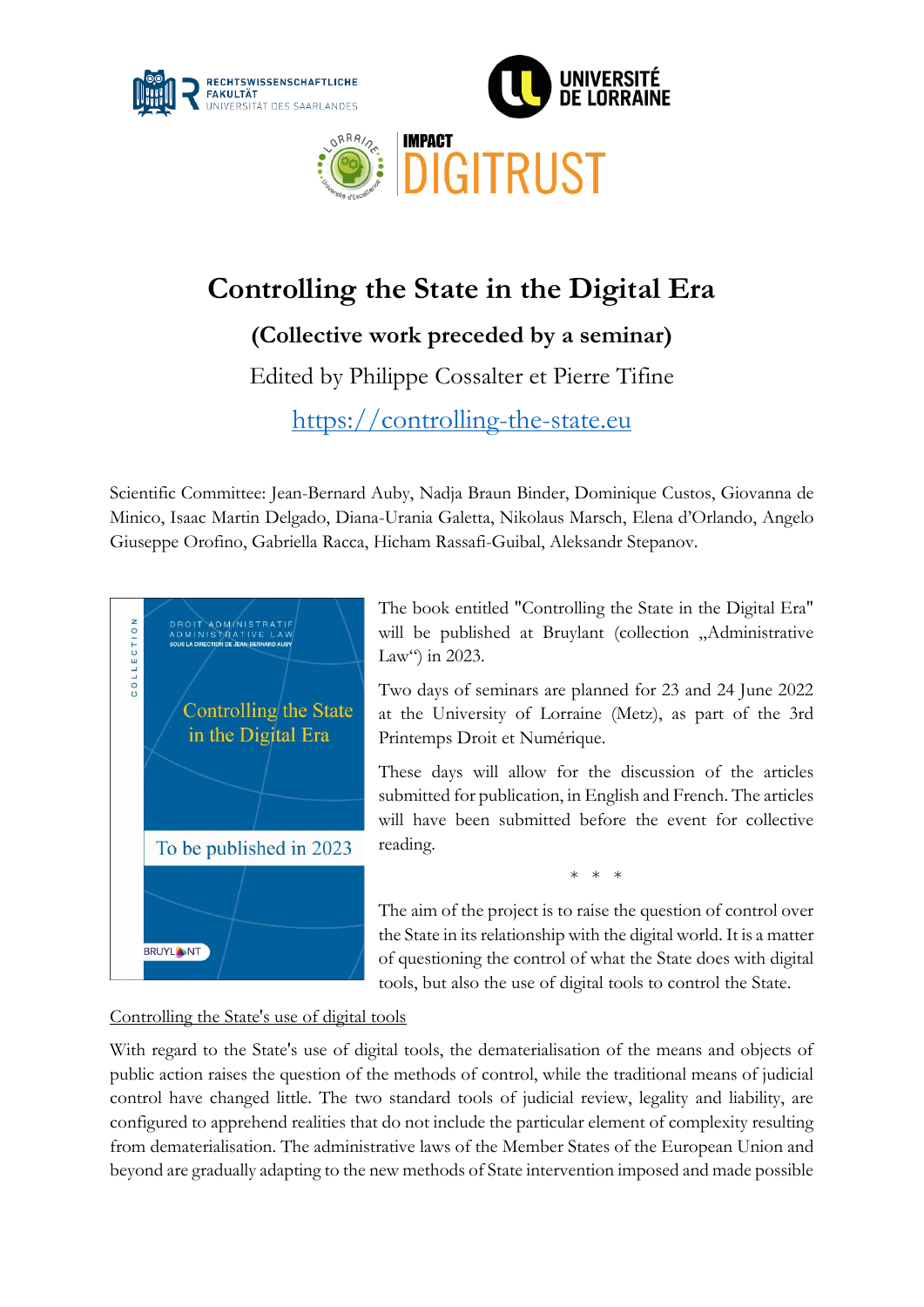by contemporary tools: incentives and recommendations, nudge management, good practice guides. However, reflection on the mechanisms, and not simply the forms or results of this action, is still in its infancy.

This observation is true for the control of the legality of administrative acts, even if the level of understanding of this issue varies greatly from one country to another. It is even more so with regard to administrative responsibility. Doctrine has already reflected in depth on the liability linked to software creation and autonomous systems. But it has not yet fully addressed the liability of the administration. One of the questions that may be asked is whether administrative liability is specific or whether the principles of liability applicable to the private sector may also apply to the administration. For the time being, the answer seems to be quite clear-cut as far as French law is concerned, which is based on jurisdictional dualism. It will probably be more nuanced in legal systems that do not have an administrative liability regime.

The protection of privacy and the protection of personal data is part of the issue of judicial review of the administration, but it can be treated independently. The protection of privacy obviously refers to the question of "security interceptions" which the security services can use with regard to the electronic communications of individuals, but it now extends to video surveillance, facial recognition and all forms of collective and individual surveillance of the population. In democratic systems, judicial and citizen control over these intrusions is not always optimal.

### Digital tools as a mean of control over the State

The demand for transparency in public action has increased with dematerialisation. Web 1.0 has strengthened the demand for accessibility and transparency of public action.

Even beyond this one-way dissemination of final information, the black box of administrative action has opened up thanks to the materialisation of certain decision-making processes by digital tools. Paradoxically, digitalisation has given substance to previously imperceptible processes: it has materialised administrative action. This is particularly striking in the case of procedures such as the "parcours sup", which have brought to light procedures that were previously subject to the discretionary power of the administration.

The use of digital technology also opens up new possibilities for "internal control", particularly in the field of public finance and the use of public funds. The fight against corruption is thus renewed.

\* \*

\*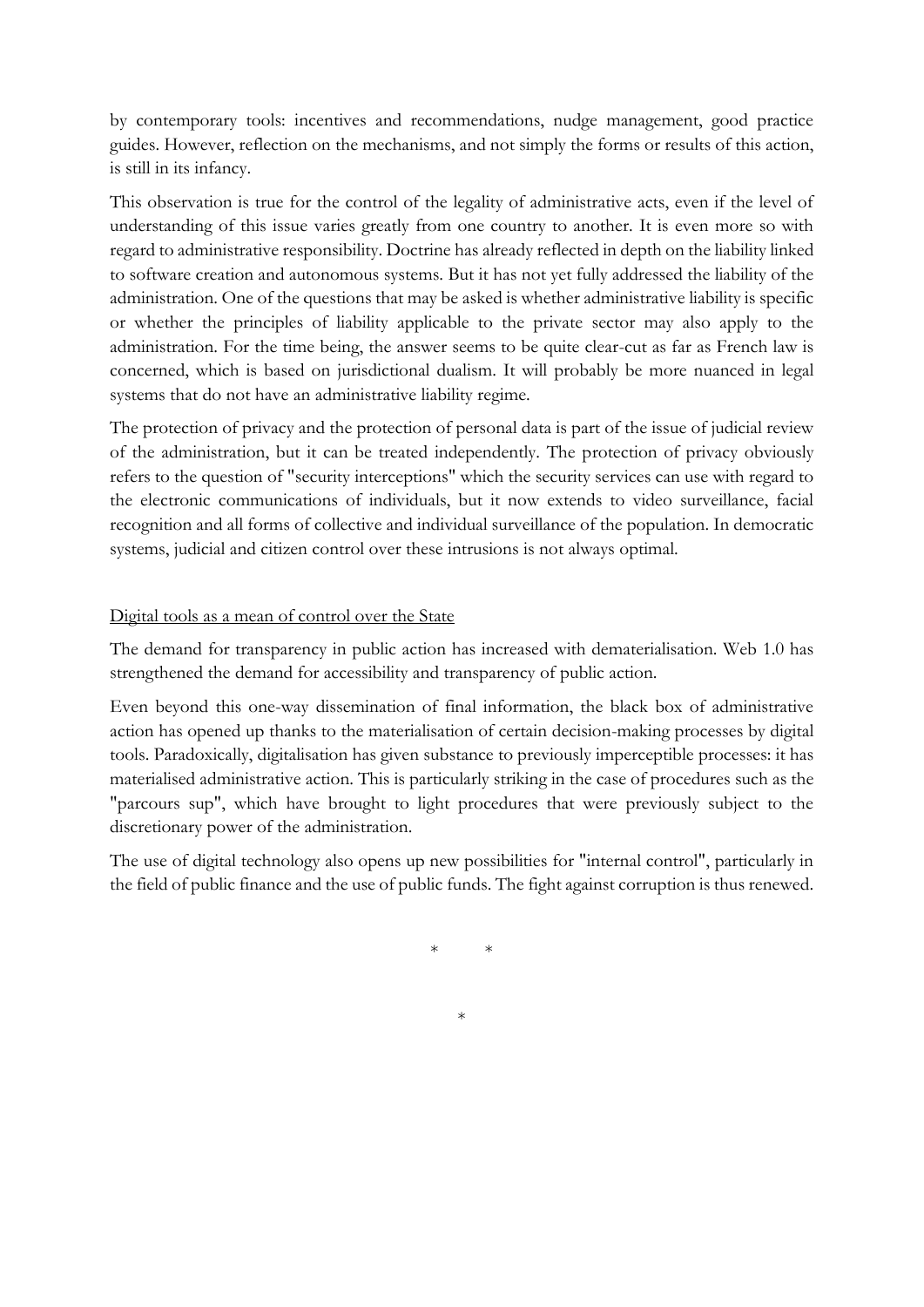### **PROGRAMME**

\* The names followed by an asterisk are those of authors who will be able to attend the conference on line.

\*\* The names followed by an asterisk are those of authors who will not be able to attend the conference but will contribute to the book.

Cristina Fraenkel-Haeberle will participate as a discussant

### **Thursday 23 June 2022, 10:00 - 12:00**

### **Introduction**

Philippe Cossalter and Pierre Tifine

### **I. Digital tools for administrative action**

Case studies Diana Urania-Galetta\*\* : Italy Isaac Martin-Delgado\*: Spain Hélène Bégon Tavera : France Hichamn Rassafi-Guibal : Luxembourg Felix Schubert : Germany

### **Lunch break 12:00 – 14:00**

## **Thursday 23 June 2022, 14:00 – 17:00**

Nadja Braun Binder\*\*, The fully automated administrative act: myth or reality? Christoph Gröpl and David Karhan\*, Tax administrations and digital technology: Germany.

#### **II. The dispute of the algorithmic administrative act**

Aleksandr Stepanov : On the notion of algorithmic administrative act